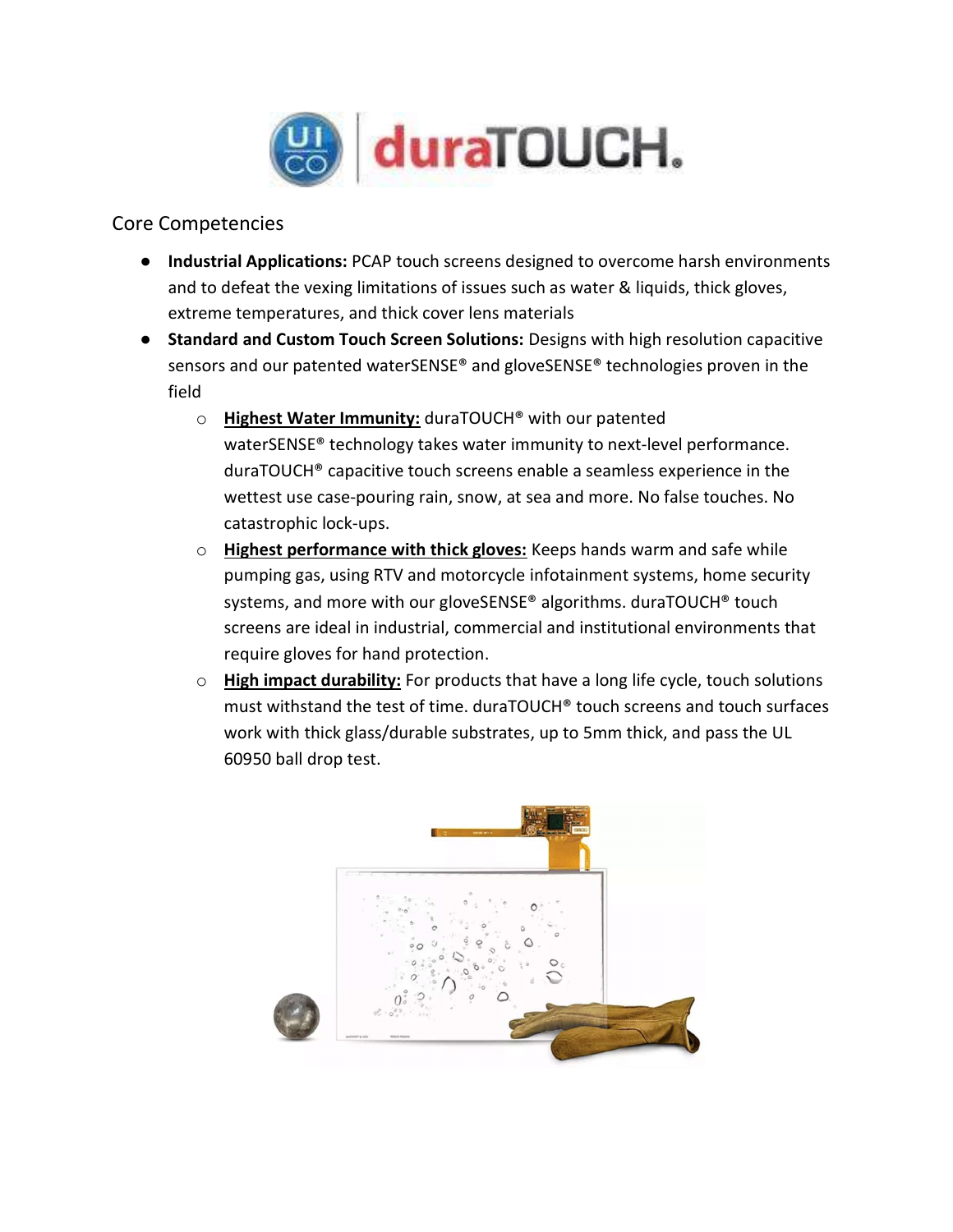## Touch Capability

## The best touch capabilities for the best brands

- At work, play, and all the parts of life, touch is everywhere. But, not all touch is created equal because not all touch works when the conditions get tough. That's why UICO developed the best capacitive touch available. duraTOUCH® is our patented "allweather" touch technology built from the ground up to work, no matter what the environment.
	- o duraTOUCH® is the preferred touch screen design for world class brands in a multitude of applications including medical, industrial, POS, agriculture, specialty-automotive, safety and security, handhelds, appliances, and more.
	- o Custom features including: size, sensing area, thickness, cover lens, and water & glove tuning
	- $\circ$  We also provide a range of ready-made duraTOUCH® touch screen solutions including our most popular 4.3", 7" ,10.1"and 15.6" touch screens
	- o Complete solutions including LCD and full optical bonding capability
	- o Multiple interface options (I2C, USB)
	- o Easy integration/full support

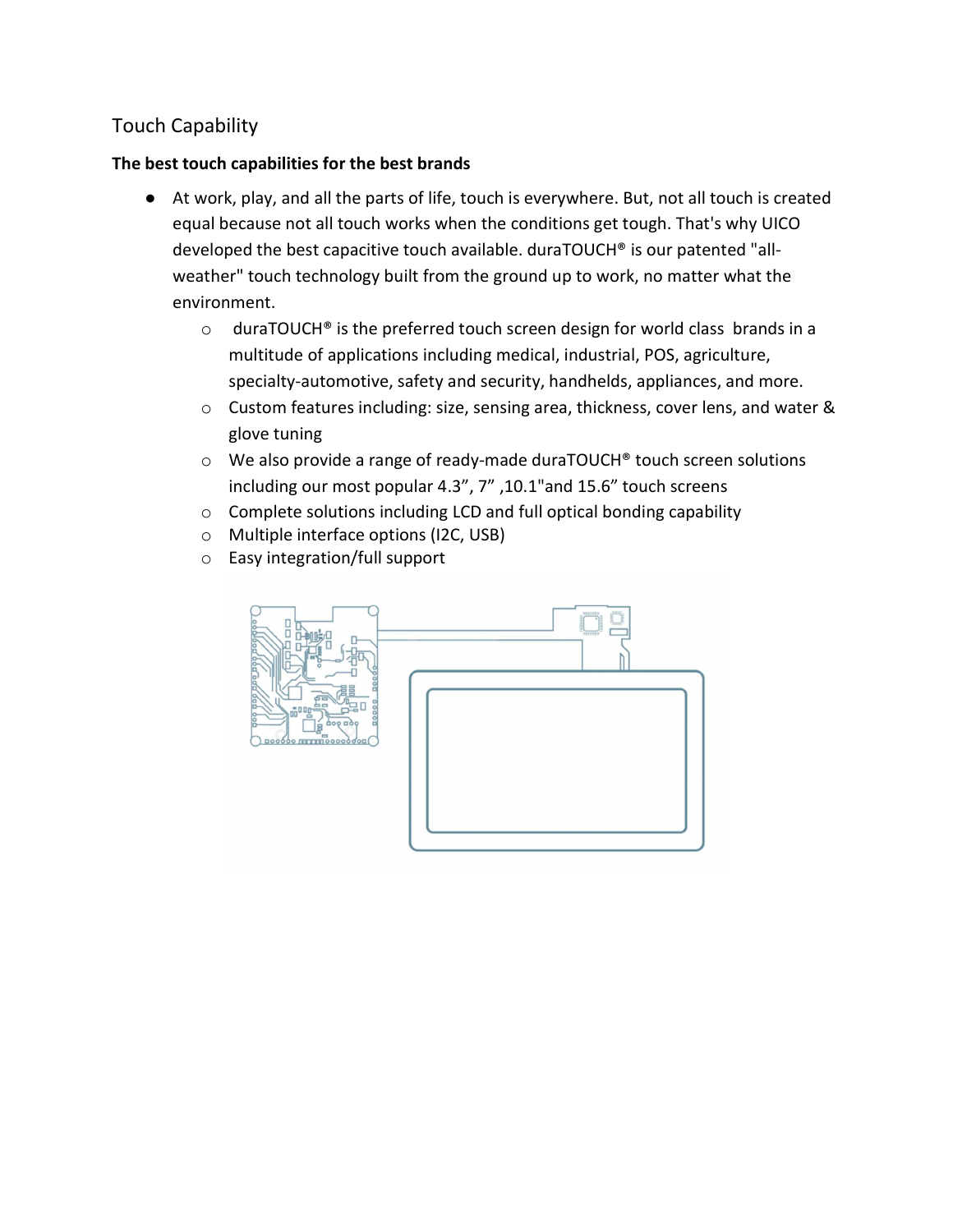## Past Performance History

- UICO has been providing projective capacitive touch for demanding markets in harsh environments for more than a decade. Hundreds of thousands of our touchscreens are currently being used in an array of markets and use cases, some examples below:
	- o Autonomous Vehicles: Supply to a large autonomous vehicle company who utilizes our touch in their autonomous delivery vehicle, the consumer has a code that they type into the screen on the outside of the vehicle and the door opens, the customer can grab their package and go.
	- $\circ$  Outdoor Point of Sale: Supply to a large gas pump manufacture who implements our touch within the gas pump user interface experience.
	- o Medical: Supply to several medical device companies who use our touchscreens as the critical user interface for their products-diagnostic equipment, ultrasound machines, patient monitoring systems and surgical instrumentation controllers.



- o Marine: We supply our screens to several customers in the marine industry. Our screens are being used on high-end boats for the entertainment and sound consoles. In addition our screens are utilized in chart plotters, sonar fish finders, and also marine audio equipment.
- o Appliance: Our screens are being utilized in several appliances, such as commercial and luxury brand food equipment and ovens. In addition we provide touchscreens to plumbing control suppliers for high end applications such as outdoor spas and multi-function showers to control water pressure, and water temperature.